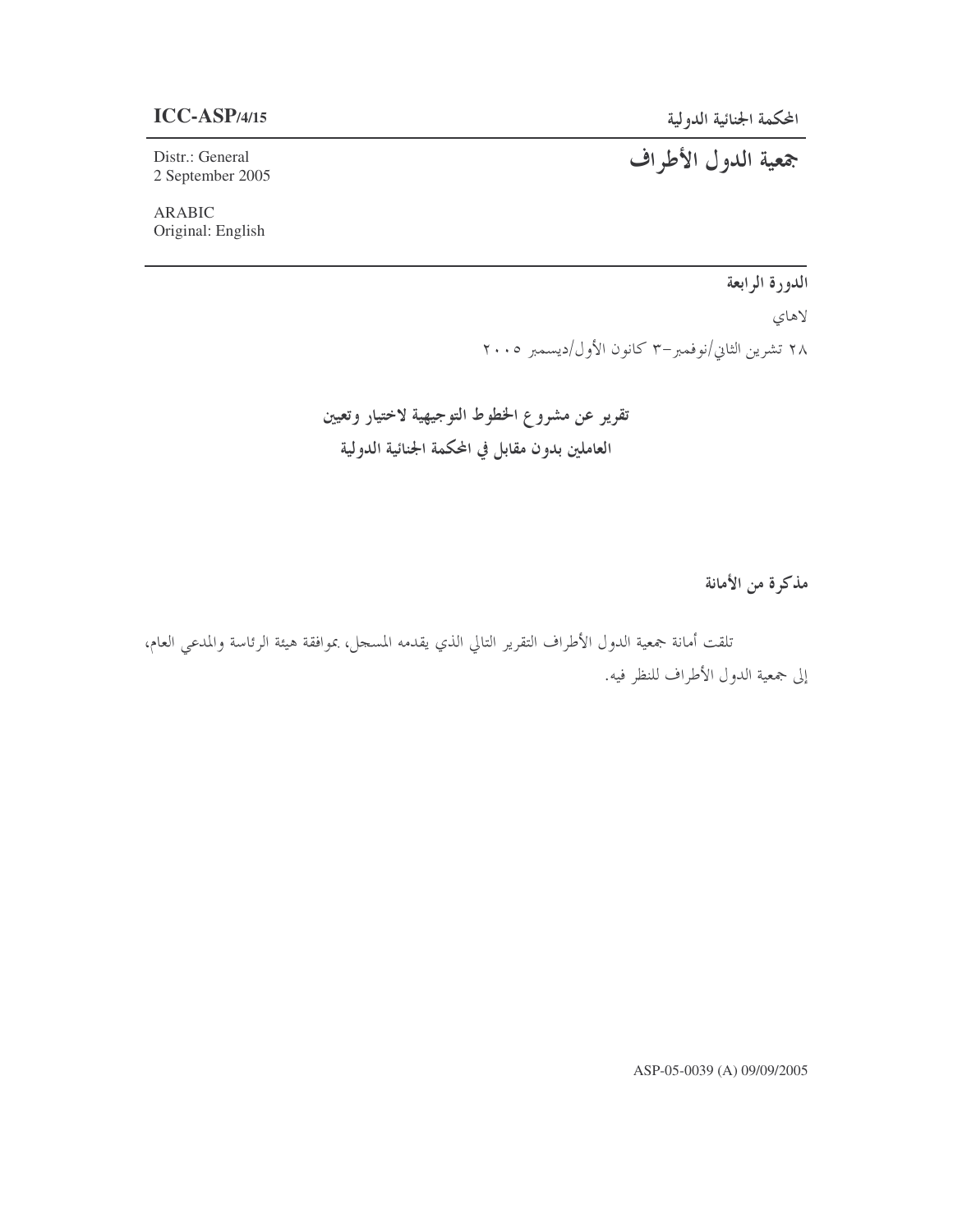## تقرير عن مشروع الخطوط التوجيهية لاختيار وتعيين العاملين بدون مقابل في المحكمة الجنائية الدولية

يجري بموجب هذه الوثيقة تقديم مشروع الخطوط التوحيهية لاختيار وتعيين العاملين بدون مقابل في  $-1$ المحكمة الجنائية الدولية إلى جمعية الدول الأطراف ("الجمعية") للنظر فيها واعتمادها. وتتوخى الفقرة ٤ من المادة ٤٤ من نظام روما الأساسي إمكانية تعيين عاملين دون مقابل في ظروف استثنائية ويترك نظام روما الأساسي للجمعية مسؤولية وضع خطوط توجيهية تحكم احتيار وتعيين العاملين بدون مقابل.

ومع زيادة أنشطة التحقيقات وغيرها من الأنشطة فقد تتطلب المحكمة في القريب العاجل خبرة محددة  $-\gamma$ غير متوفرة بسهولة. والولاية الفريدة للمحكمة وحاجتها إلى الوفاء بأعلى مستويات مراعاة الأصـــول القانونيـــة وحكم القانون يعنيان أن المحكمة ستواجه أحيانا حالات يتعين فيها الحصول على عاملين مؤهلين تـــأهيلا عاليــــا بسرعة على أساس مؤقت. وقد يتعين على المحكمة أن تطلب من الدول الأطراف والمنظمات الدوليــــة الحكوميــــة والمنظمات غير الحكومية مساعدقما في الحصول على هؤلاء الخبراء. ولا يمكن تقديم هذه المساعدة إلا وفقا لخطوط توجيهية تضعها الجمعية.

وقام فريق عامل مشترك بين الأحهزة بصياغة الخطوط التوجيهية وأيدقما جميع أحهزة المحكمة. وعند  $-\tau$ صياغة هذه الخطوط التوجيهية وضع الفريق العامل في اعتباره خبرة الأمم المتحدة في صدد العاملين بدون مقابل الذين تقدمهم الحكومات والكيانات الأخرى.

- المبادئ المعروضة في النظام الأساسي مثل كفالة أعلى مستويات الكفاءة والمقدرة والتراهة وكذلك إيلاء الاعتبار الواحب، حسب الظروف، للمعايير المحددة في الفقرة ٨ من المادة ٣٦ من النظام الأساسى؛
	- الحاجة إلى تقليل فئات الأشخاص الذين تستطيع المحكمة استخدامهم بدون مقابل؛
- الحاجة إلى تقييد اللجوء إلى العاملين بدون مقابل ليقتصر ذلك على الظروف الخاصة والاستثنائية المتوحاة في الفقرة ٤ من المادة ٤٤ من النظام الأساسي؛
- ضرورة محافظة العاملين بدون مقابل على أعلى مستويات السرية واحترام نزاهة واستقلال المحكمة في أداء واجبالهم؛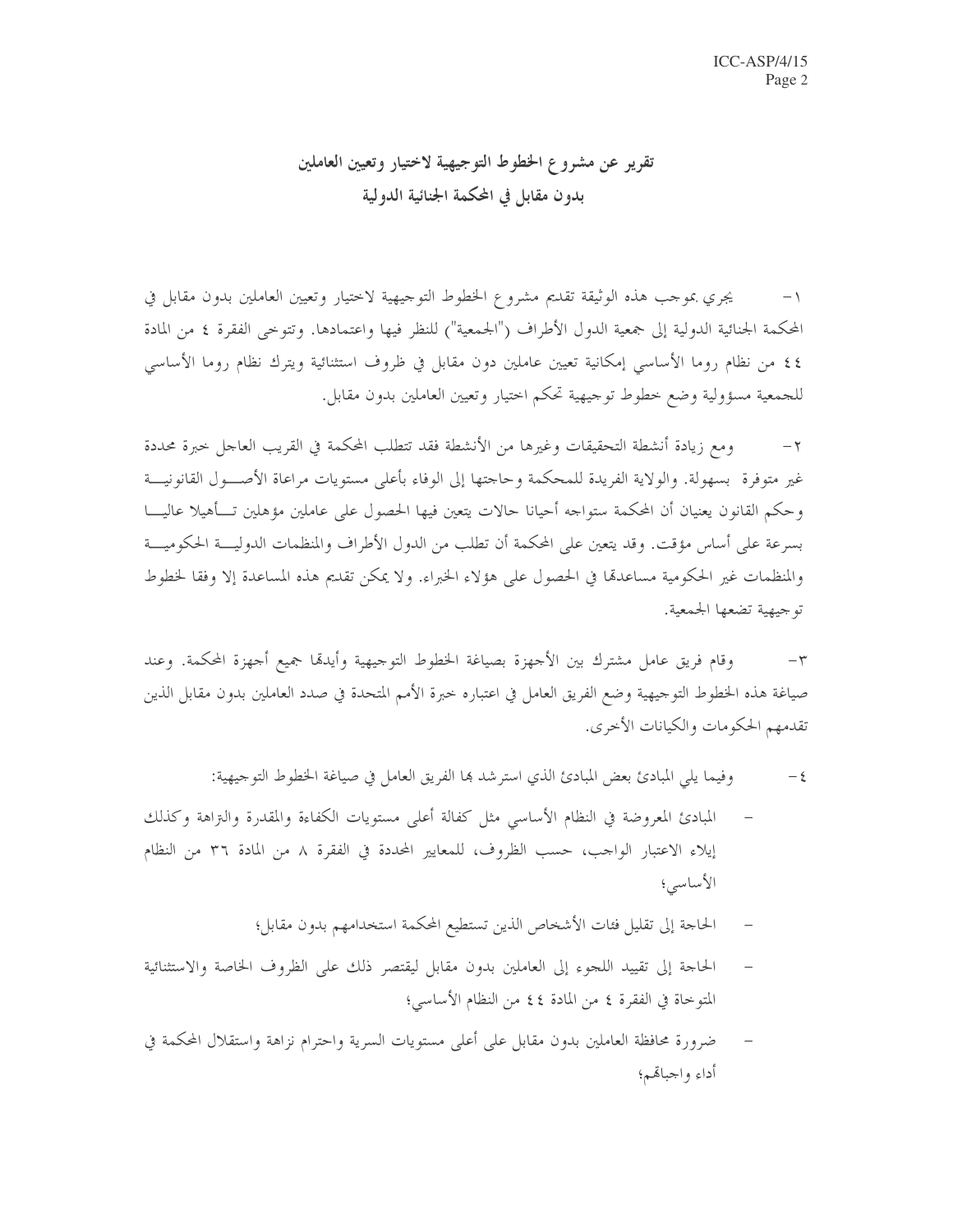الحاجة إلى كفالة أن لا يكون اللجوء إلى العاملين بدون مقابل نتيجة سوء التخطيط وبالتالي لا يكون  $\hspace{0.1cm}$   $\hspace{0.1cm}$ هؤلاء العاملين بديلًا عن الموظفين المعينين على وظائف مدرجة في الميزانية لتنفيذ ولاية المحكمة.

يتمَّ النصُّ بالتفصيل على الالتزامات الخاصة بالمحكمة والجهة المتبرعة في اتفاق يوقعه الطرفان قبيل تعيين  $-\circ$ العاملين بدون مقابل.

يجوز إلحاق العاملين بدون مقابل في أي جهاز من أجهزة المحكمة ويتعين على الجهاز القائم بالتعيين تبرير  $-$  7 كل حالة من حالات الاحتياج إلى هؤلاء العاملين.

يؤدي تقديم تقرير الجمعية إلى الجمعية عن استعمال الموظفين بدون مقابل إلى كفالة الرصد الدقيق  $-\vee$ والامتثال لهذه الخطوط التوجيهية.

قد تتولد عن تعيين العاملين بدون مقابل آثار على المحكمة في الميزانية، وخاصة لأن الخطوط التوجيهية  $-\lambda$ تتوخى إمكانية التخلي عن تكاليف دعم البرنامج في حالات استثنائية. ونظرا لأن المحكمة لا يمكن أن تتوقع مسبقا لا عدد العاملين بدون مقابل الذين سيتعين استخدامهم ولا الحالات التي سيتعين فيها التخلي عن تكاليف دعم البرنامج فإن التكاليف الناجمة لا يمكن تحديدها كميا في هذه المرحلة. وعلى أي حال ترى المحكمة أن هذه التكاليف ستكون محدودة ولذلك يمكن استيعاها عن طريق إعادة توزيع الأموال داخل كل جهاز.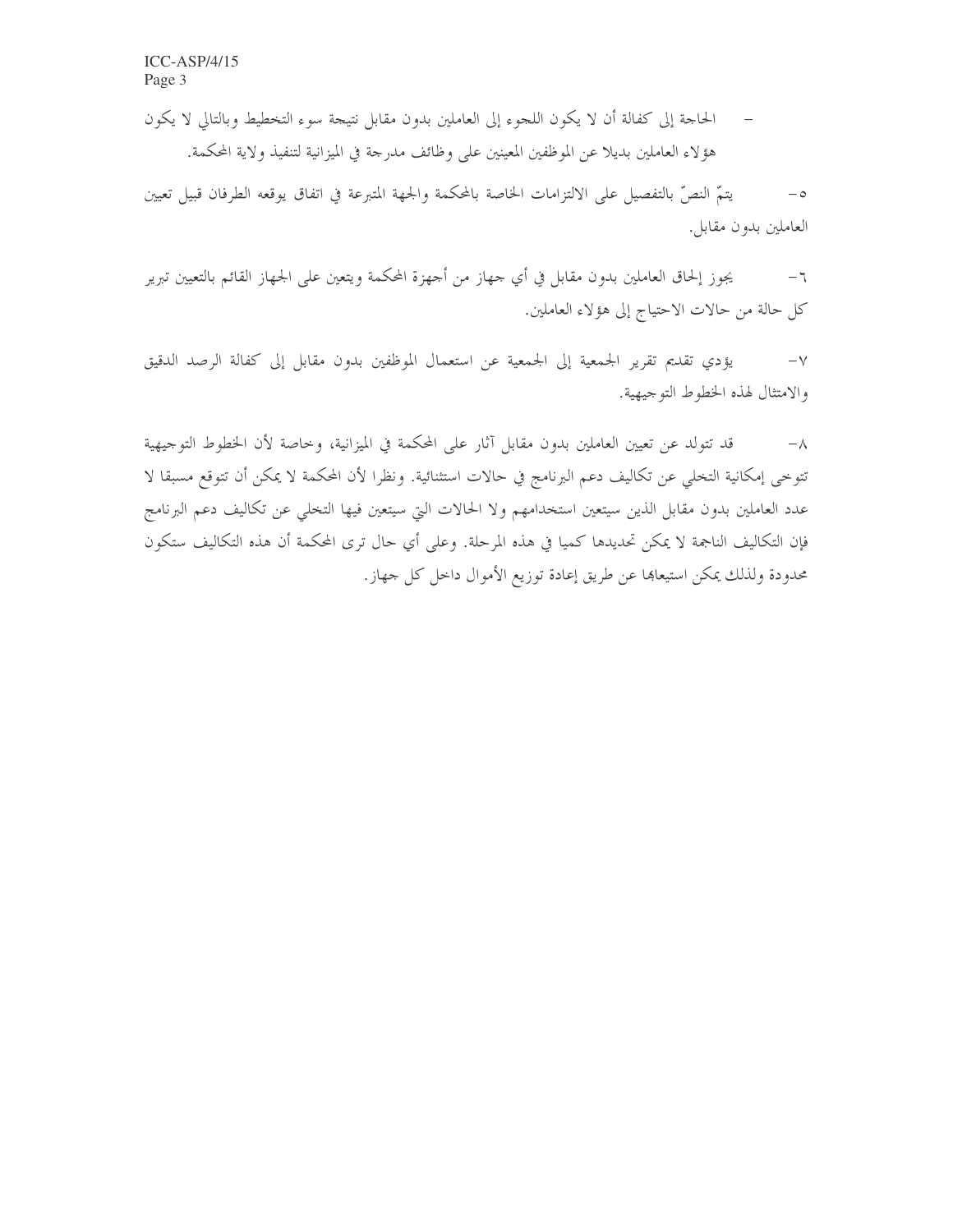## المرفق

# مشروع الخطوط التوجيهية لاختيار وتعيين العاملين بدون مقابل في المحكمة الجنائية الدولية

الصفحة

## جدول المحتويات

| $\circ$         | نطاق التطبيق                                                             | المادة ١  |
|-----------------|--------------------------------------------------------------------------|-----------|
| ٥               | الشروط التي يجوز بموجبها قبول عاملين بدون مقابل                          | المادة ٢  |
| $\circ$         | تقديم المعلومات للدول الأطراف في نظام روما الأساسي للمحكمة الجنائية      | المادة ٣  |
|                 | الدولية وللمنظمات الدولية الحكومية وللمنظمات غير الحكومية                |           |
| ٦               | الاختيار                                                                 | المادة ٤  |
| ٦               | المهام                                                                   | المادة ٥  |
| ٧               | مدة المهام                                                               | المادة ٦  |
| $\vee$          | المركز                                                                   | المادة ٧  |
| $\vee$          | الأحور والتأمين الصحى والتأمين على الحياة والمعاش التقاعدي ومزايا الضمان | المادة ٨  |
|                 | الاجتماعي الأخرى                                                         |           |
| л               | الإجازة السنوية                                                          | المادة ٩  |
| ٨               | أداء المهام                                                              | المادة ١٠ |
| ٩               | معايير السلوك                                                            | المادة ١١ |
| ٩               | المساءلة                                                                 | المادة ١٢ |
| $\setminus$     | مطالبات الأطراف الأخرى                                                   | المادة ١٣ |
| $\langle \cdot$ | الاتفاق مع المحكمة                                                       | المادة ٤١ |
| $\langle \cdot$ | تنفيذ هذه الخطوط التوجيهية                                               | المادة ١٥ |
| $\langle \cdot$ | الأحكام الختامية                                                         | المادة ١٦ |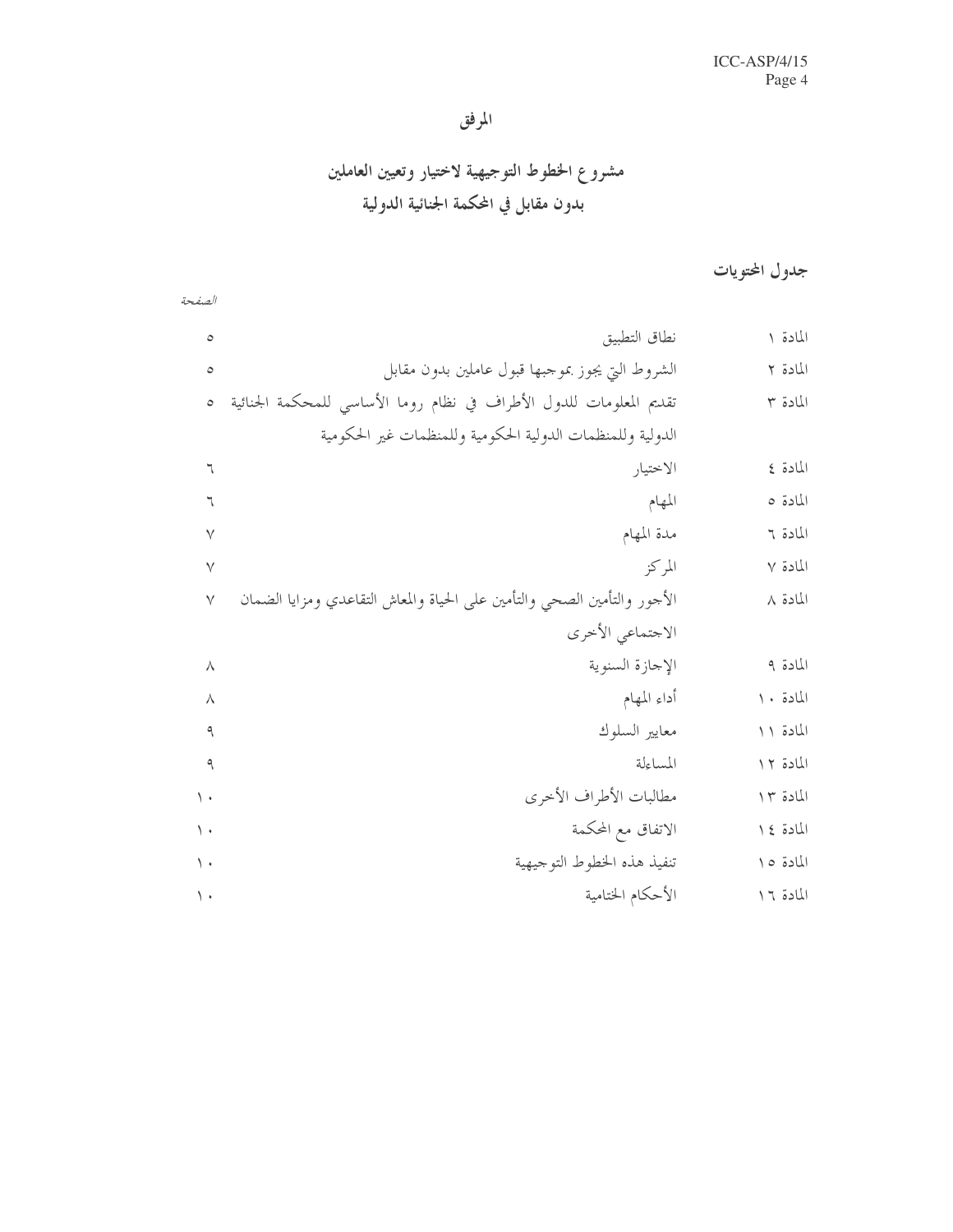مشروع الخطوط التوجيهية لاختيار وتعيين العاملين بدون مقابل في المحكمة الجنائية الدولية

#### المادة ١

#### نطاق التطبيق

تنطبق هذه الخطوط التوجيهية على العاملين بدون مقابل الذين يتم استخدامهم وفقا للفقرة ٤ من المادة ٤٤ من نظام روما الأساسي للمحكمة الجنائية الدولية (ويُشار إليه أدناه باسم: "النظام الأساسي") والذين لا يعملون بموحب أي نظام ثابت آخر كالنظم المطبقة على المتدربين والمهنيين الزائرين.

#### المادة ٢

#### الشروط التي يجوز بموجبها قبول عاملين بدون مقابل

لا يجوز لأي حهاز في المحكمة الجنائية الدولية (ويُشار إليها أدناه باسم "المحكمة") أن يقبل عاملين بدون  $\gamma - \gamma$ مقابل إلا على أساس استثنائي للحصول على خبرة غير متوفرة داخل الجهاز، على القيام بمهام متخصصة حدًّا لا تتطلب هؤلاء الخبراء على أساس دائم (ويُشار إليه أدناه باسم "المهام المتخصصة") على النحو الذي تعينه الأجهزة المختصة ولفترة زمنية محدودة ومحددة.

لا يجوز التماس تعيين العاملين بدون مقابل أو قبولهم بديلا عن الموظفين الذين يتعين توظيفهم في وظائف  $\tau - \tau$ مصرح ها لأداء المهام العادية والمنتظمة للمحكمة.

#### المادة ٣

تقديم المعلومات للدول الأطراف في نظام روما الأساسي للمحكمة الجنائية الدولية وللمنظمات الدولية الحكومية وللمنظمات غير الحكومية

عندما يكون من المتوقع، في وقت إعداد أي ميزانية أن تظهر احتياجات في ظل تلك الميزانية تفي بشروط  $\wedge -\curlyvee$ المادة ٢–١ من هذه الخطوط التوجيهية يتصل جهاز المحكمة الذي سيتمّ فيه تقديم الخدمات بالدول الأطراف في نظام روما الأساسي للمحكمة الجنائية الدولية (ويُشار إليها أدناه باسم: "الدول الأطراف") والمنظمات الدولية الحكومية والمنظمات غير الحكومية (ويُشار إليها أدناه باسم: "الكيانات الأخرى") عن طريق المسجل لابلاغها بالاحتياحات المحددة التي يتعين الوفاء بما على يد عاملين بدون مقابل، ويطلب من الدول الأطراف والكيانات الأخرى أن تذكر خلال ثلاثة أشهر اسم فرد أو أكثر يستطيعون تقديم الخبرة المطلوبة.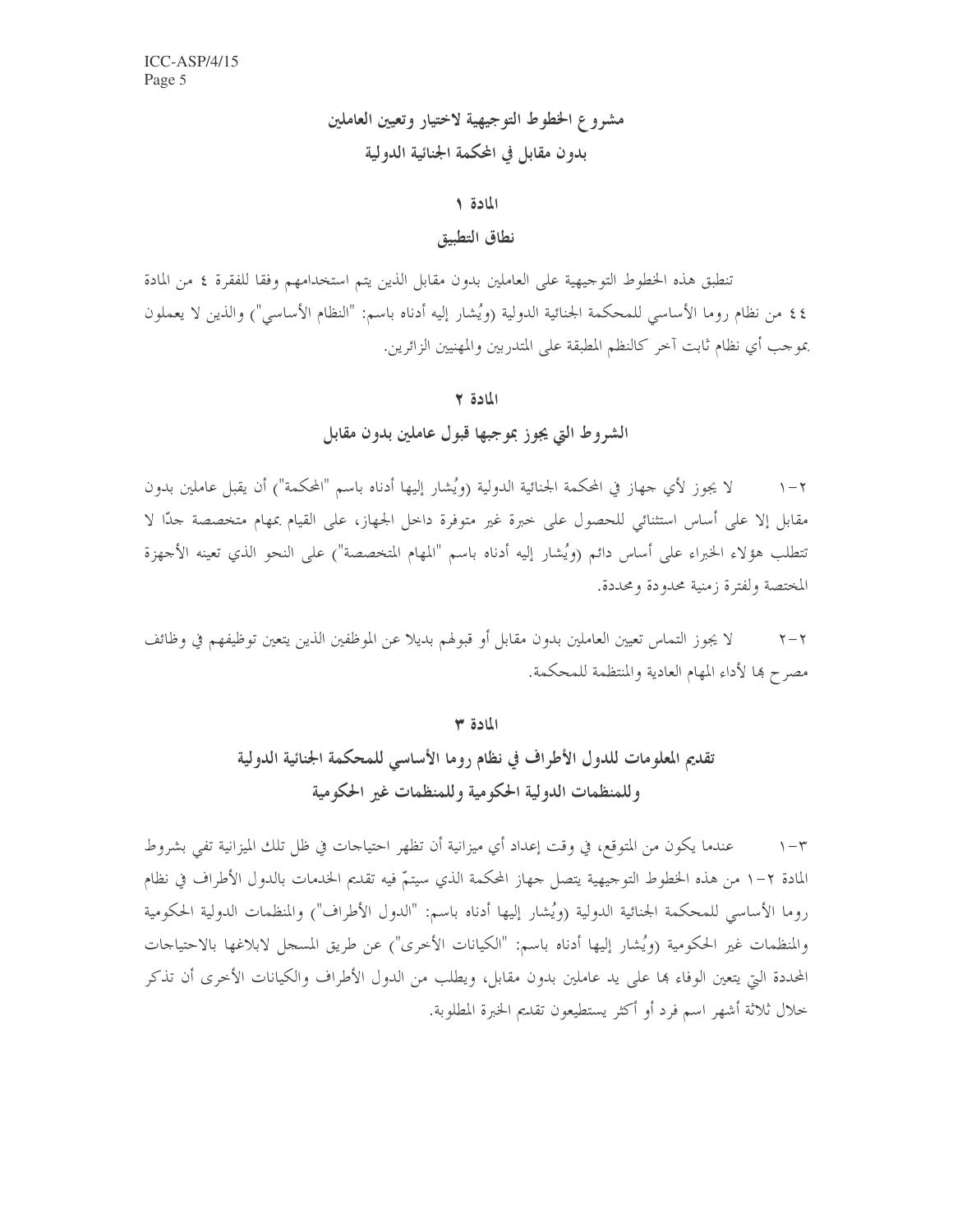في حالة الاحتياجات غير المتوقعة الناشئة بعد الموافقة على الميزانية يطلب جهاز المحكمة الذي سيتم فيه  $\Upsilon - \Upsilon$ تقديم الخدمات من الدول الأطراف والكيانات الأخرى عن طريق المسجل أن تذكر اسم شخص أو أشخاص يستطيعون تقديم المساعدة المطلوبة في غضون فترة زمنية تتمشى مع الطابع العاجل للاحتياج المطلوب.

تقيم المحكمة آليات فعّالة لوضع سحل للعاملين المحتملين بدون مقابل مع إيلاء الاعتبار الواحب حسب  $r-r$ تغير الظروف للمعايير المحددة في الفقرة ٨ من المادة ٣٦ من النظام الأساسي. وللحصول على البيانات لهذا الغرض يجوز إرسال استبيان إلى جميع الدول الأطراف والكيانات الأخرى يدعوها لابداء اهتمامها بتقديم عاملين يتمتعون بأنواع الخبرات التي يُرجّح أن تحتاجها المحكمة. ويجوز أيضا أن يُطلب من الدول الأطراف والكيانات الأخرى إبلاغ المحكمة بأي تغييرات تطرأ على ردودها الأولية.

#### المادة ٤

#### الاختيار

يقوم الجهاز الطالب في المحكمة بتقييم المرشحين لكفالة اختيار أكثرهم قدرة على أساس معايير التعيين  $\lambda - 5$ التي تضعها المحكمة في النطاق المحدد في المادة ٤٤ من النظام الأساسي من ناحية المؤهلات والخبرة وغير ذلك من العوامل الأخرى ذات الصلة مع مراعاة تاريخ امكانية التحاق المرشحين بالعمل.

عند اختيار أي مرشح يُراعي الجهاز الطالب في المحكمة على النحو الواجب وحسب الظروف المعايير  $\tau - \epsilon$ المعروضة في الفقرة ٨ من المادة ٣٦ من النظام الأساسي.

المادة ٥

المهام

لا يجوز تكليف العاملين بدون مقابل بأي مهام إلا ما يتمشى مع الشروط المعروضة في الفقرة ١ من  $\wedge$   $-\circ$ المادة ٢ أعلاه.

لا يجوز أن يشرف العاملون بدون مقابل على الموظفين الذين يمارسون مهامهم الرسمية كما لا يجوز لهم  $\gamma - \circ$ المشاركة في أي قرارات تؤثَّر على مركز هؤلاء الموظفين وحقوقهم واستحقاقاقم. ولكن يجوز في حالات استثنائية أن يمارس العاملون بدون مقابل إشرافا فنيا على الموظفين الذين يدعمونهم مباشرة.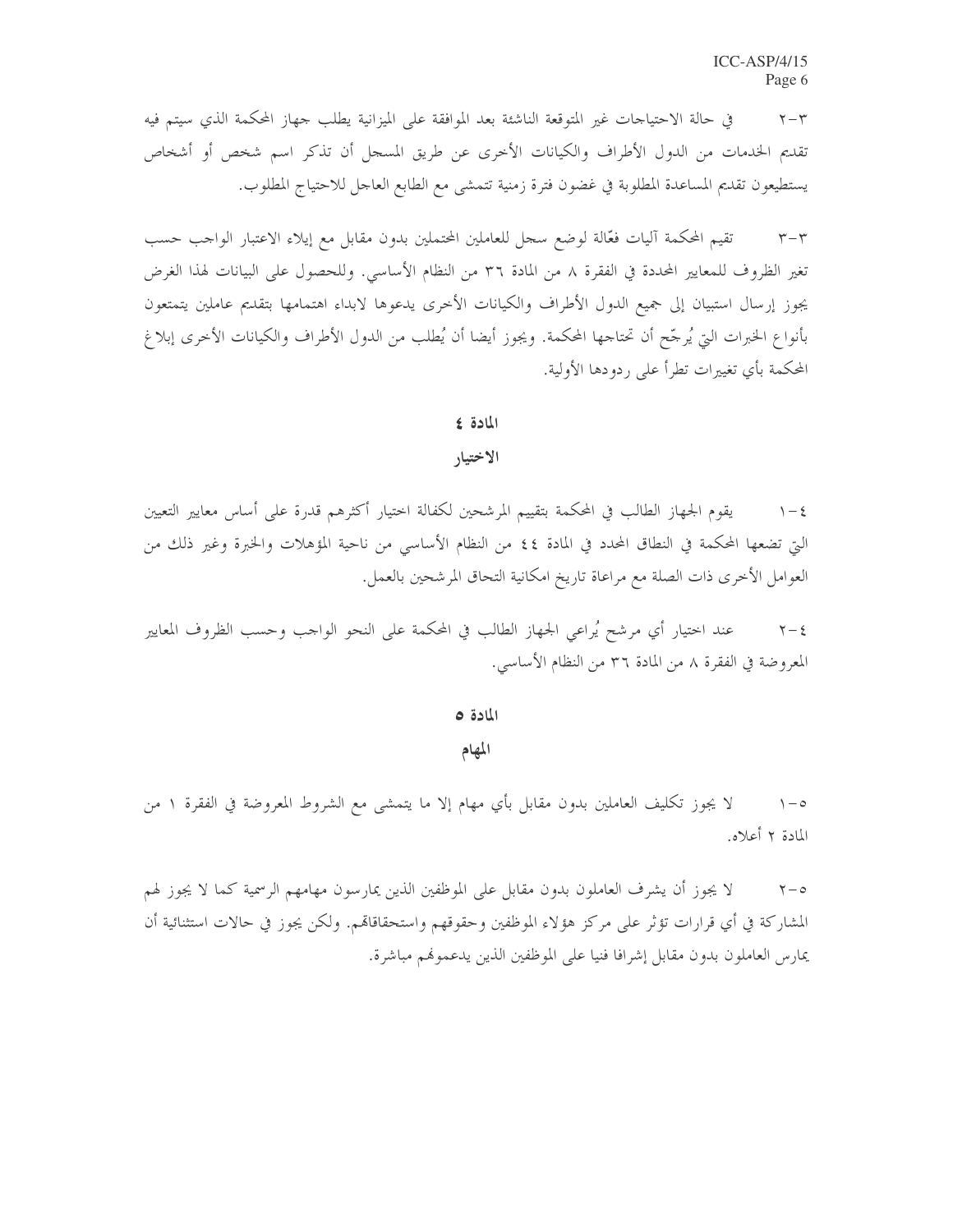#### المادة ٢

مدة المهام

يجوز قبول العاملين بدون مقابل لفترة أولية تصل حتى سنة واحدة. ويتم استعراض احتياجات جهاز  $\mathcal{L} - \mathcal{L}$ المحكمة المعنى بدقة عند إعداد كل ميزانية تالية لتحديد ما إن كانت المهام لا تزال متخصصة إلى حدّ يظل معه من غير الملائم أن تشكل المحكمة الحبرات اللازمة وتعين الموظفين بناء على ذلك.

لا يجوز للعاملين بدون مقابل التقدم لوظائف في المحكمة أو تعيينهم فيها طوال فترة ستة أشهر اعتبارا من  $\tau - \tau$ تاريخ فماية خدمتهم.

يجوز إنماء الخدمات التي يقدمها العاملين بدون مقابل قبل الموعد المحدد في الاتفاق بين المحكمة والدولة  $r-\tau$ الطرف أو أي كيان آخر يقدم للمحكمة هؤلاء العاملين بدون مقابل (ويُشار إليهم أدناه باسم "الجهة المتبرعة") بإخطار مكتوب من أحد الطرفين قبل الموعد بشهر واحد على الأقل.

#### المادة ٧

#### المركز

يتمتع العاملون بدون مقابل أثناء مهامهم في المحكمة بمرتبة الخبراء ويتمتعون بنفس المزايا والحصانات والتسهيلات المتوحاة في المادة ٢١ من اتفاق المزايا والحصانات للمحكمة الجنائية الدولية، وفي اتفاق المقر بين المحكمة ومملكة هولندا وفي أي اتفاق آخر يمنح مزايا وحصانات لخبراء المحكمة.

#### المادة ٨

الأجور والتأمين الصحى والتأمين على الحياة والمعاش التقاعدي ومزايا الضمان الاجتماعي الأخرى

تقوم الجهة المتبرعة بدفع جميع المصروفات المتصلة بخدمات العاملين بدون مقابل، بما في ذلك المرتبات  $\wedge -\wedge$ والبدلات والمزايا المستحقة للأشخاص المعنيين وتكاليف السفر من وإلى أماكن العمل الأساسية للعاملين بدون مقابل. وطوال فترة الخدمة بموجب الاتفاق تدحل الجهة المتبرعة أيضا تغطية العاملين بدون مقابل بتأمين صحّى كاف وتأمين على الحياة وكذلك تأمين ضد المرض أو العجز أو الوفاة نتيجة العمل في المحكمة.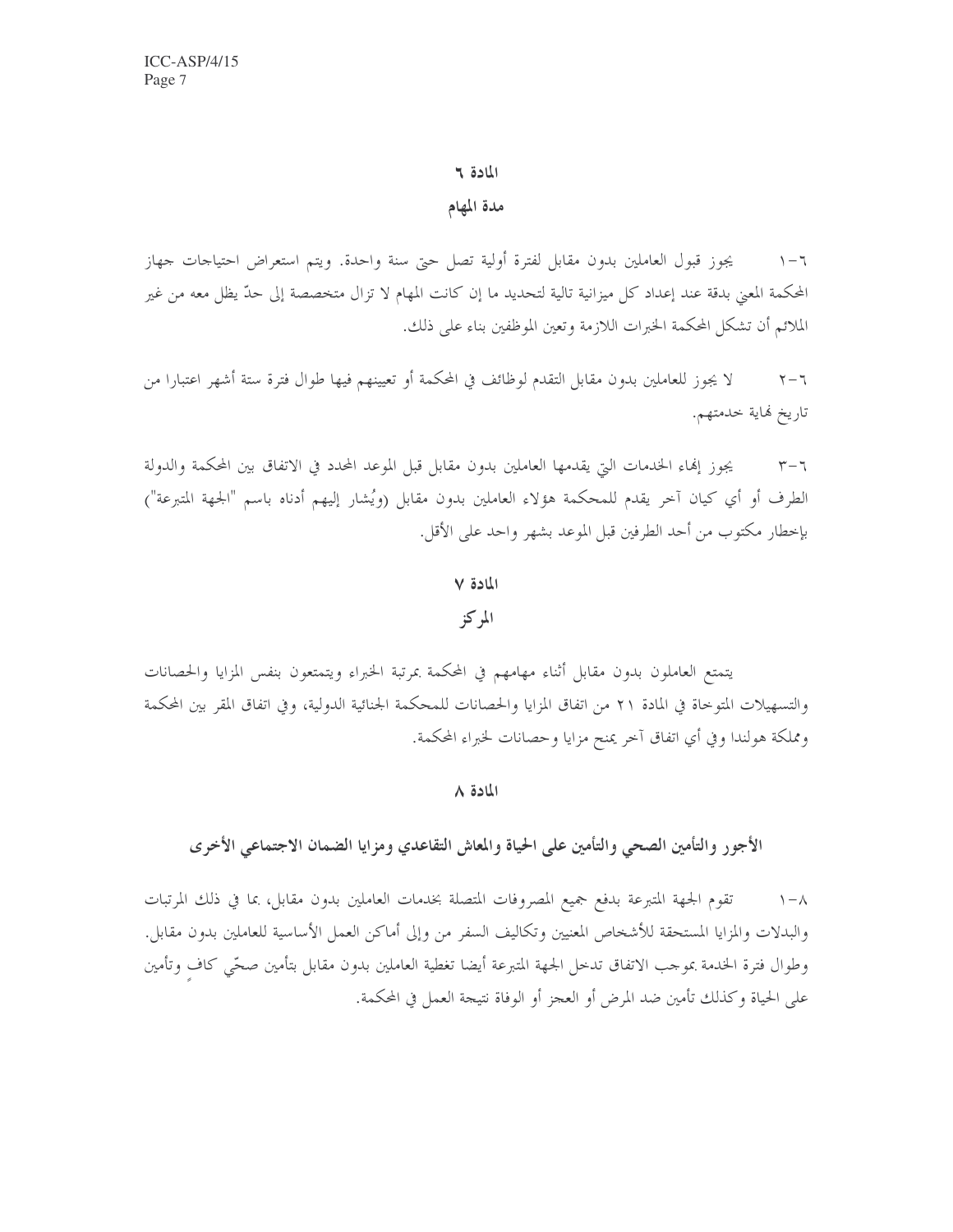تدفع المحكمة المصاريف التي يتكبدها العاملون بدون مقابل عند القيام بسفر رسمي تنفيذا لمهامهم، وذلك  $\tau - \lambda$ على نفس أساس التكاليف التي يتكبدها موظفو المحكمة، بما في ذلك دفع بدلات المعيشة اليومية أو بدلات البعثة حسب الانطباق.

تكون الجهة المتبرعة مسؤولة لأن تسدد للمحكمة تكاليف دعم البرنامج المتصلة بالعاملين بدون مقابل.  $\tau-\lambda$ وتحسب تكاليف دعم البرنامج كمتوسط تكاليف صيانة المباني والمرافق واللوازم وصيانة المعدات والبرمجيات والاتصالات وحدمات الأمن والخدمات الإدارية. ويصل المتوسِّط السنوي لتكلفة هذه الخدمات إلى قرابة ١٣٪ من متوسط تكلفة موظف برتبة ف-٣/ف٤. ويجوز للمسجل أو للمدعى العام، حسب الاقتضاء، أن يقرر استثناءات من هذا الحكم إذا لم تكن أنشطة العاملين بدون مقابل تستدعى تكاليف دعم كاملة أو إذا كانت الجهة المتبرعة غير قادرة على تسديد هذه التكاليف بسب الضغوط المالية.

#### المادة ٩

الإجازة السنوية

يجوز للعاملين بدون مقابل الحصول على إجازة سنوية وفقا لشروط حدمتهم لدى الجهة المتبرعة ولكن لا  $\wedge -9$ يجوز تجاوز استحقاقات إجازات الموظفين. وبناء على ذلك يجوز منح العاملين بدون مقابل إجازة تصل إلى يومين ونصف كحد أقصى عن كل شهر كامل من الخدمة المتصلة.

> يعتمد رئيس القسم أو الشعبة في المحكمة، حسب الاقتضاء، خطط الإجازة مسبقا.  $\tau - q$

# المادة ١٠

#### أداء المهام

يؤدي العاملون بدون مقابل مهامهم تحت سلطة المسؤول المعنى في المحكمة و/أو أي شخص يعمل نيابة  $\setminus - \setminus$ عنه وبالامتثال الكامل للتعليمات الصادرة عنه. وعليهم احترام كل ما ينطبق من القواعد والأنظمة والتعليمات والإجراءات والإصدارات الإدارية للمحكمة.

يتم تقييم أداء المهام الموزعة على العاملين بدون مقابل وفقا لمبادئ نظام تقييم الأداء في المحكمة.  $\Upsilon - \Upsilon$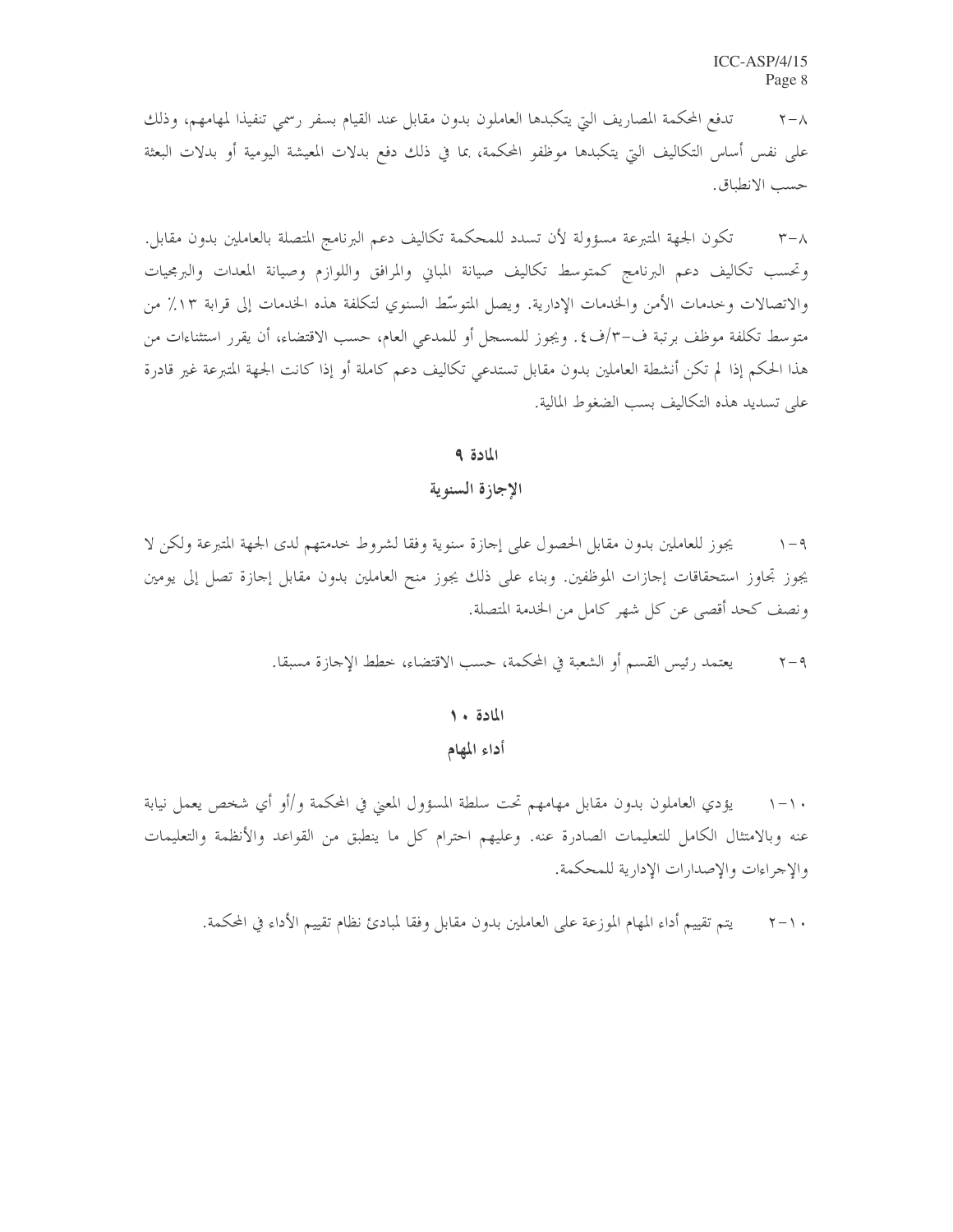#### المادة ١١

#### معايير السلوك

١١-١ يحافظ العاملون بدون مقابل على أعلى درجات السرية في أداء واجباقم وفقا للنظامين الأساسي والإداري للموظفين وأي إصدارات إدارية أخرى من المحكمة. ويجوز مطالبة العاملين بدون أحر توقيع تعهدات إضافية باحترام السرية عند بدء العمل.

٢١١-٢ يحترم العاملون بدون مقابل حيادية واستقلال المحكمة والجهاز المستقبل ويحظر عليهم التماس أو قبول تعليمات تتعلق بالحدمات التي يقومون بما بموجب الاتفاق من أي حكومة أو سلطة خارجة عن المحكمة. ويمتنعون عن أي سلوك ينعكس بصورة سلبية على المحكمة أو الجهاز المستقبل ولا يجوز لهم الانخراط في أي نشاط يتنافى مع أهداف وغابات المحكمة.

يتحلى العاملون بدون مقابل بأعلى درجات التحفظ في جميع المسائل المتصلة بمهامهم. ولا يجوز لهم،  $\tau$   $\tau$   $\rightarrow$   $\gamma$ بدون تصريح بخلاف ذلك من المسؤول المعنى في المحكمة، تبليغ وسائط الاعلام أو أي مؤسسة أو شخص أو حكومة أو أي سلطة حارجية بأي معلومات لم تنشر علنا ووصلت إلى علمهم بسبب انضمامهم إلى أعمال المحكمة أو الجهاز المستقبل. ولا يجوز لهم استعمال أي معلومات من هذا القبيل دون تصريح مكتوب من رئيس الجهاز المستقبل في المحكمة، ولا يجوز مطلقا استعمال هذه المعلومات لتحقيق مكسب شخصي. وتستمر هذه الالتزامات منطبقة بعد نماية خدمتهم في المحكمة.

#### المادة ١٢

#### المساءلة

قد يؤدي سوءِ الأداءِ أو عدم الامتثال لمعايير السلوك المذكورة أعلاه إلى إلهاءِ الخدمة فورا بمبادرة من  $1 - 17$ المحكمة.

أي انتهاك حطير للواجبات يعتبره رئيس الجهاز المستقبل في المحكمة مبررا لإنهاء الحدمة قبل فماية مهلة  $Y - YY$ الإخطار بإنهاء الخدمة يتم تبليغه فورا إلى الجهة المتبرعة للحصول على الموافقة على إنهاء الخدمة فورا. ويجوز للمحكمة أن تقرر تضييق أو منع الوصول إلى أماكن المحكمة أمام الشخص المعنى إذا استدعت الظروف ذلك.

تسدد الجهة المتبرعة للمحكمة ما يتسبب فيه العاملون بدون مقابل الذين وفرقمم الجهة من حسارة مالية  $\tau - \gamma \tau$ أو عطب معدات أو ممتلكات تملكها المحكمة المتبرعة وكانت هذه الخسارة أو هذا العطب (أ) قد حدث حارج نطاق أداء الخدمات نيابة عن المحكمة؛ (ب) نشأ أو نجم عن إهمال جسيم أو سوء سلوك متعمد؛ أو (ج) نشأ أو نجم عن انتهاك القواعد والسياسات أو منطبقة أو التجاهل الطائش لها من جانب هؤلاء العاملين بدون مقابل.